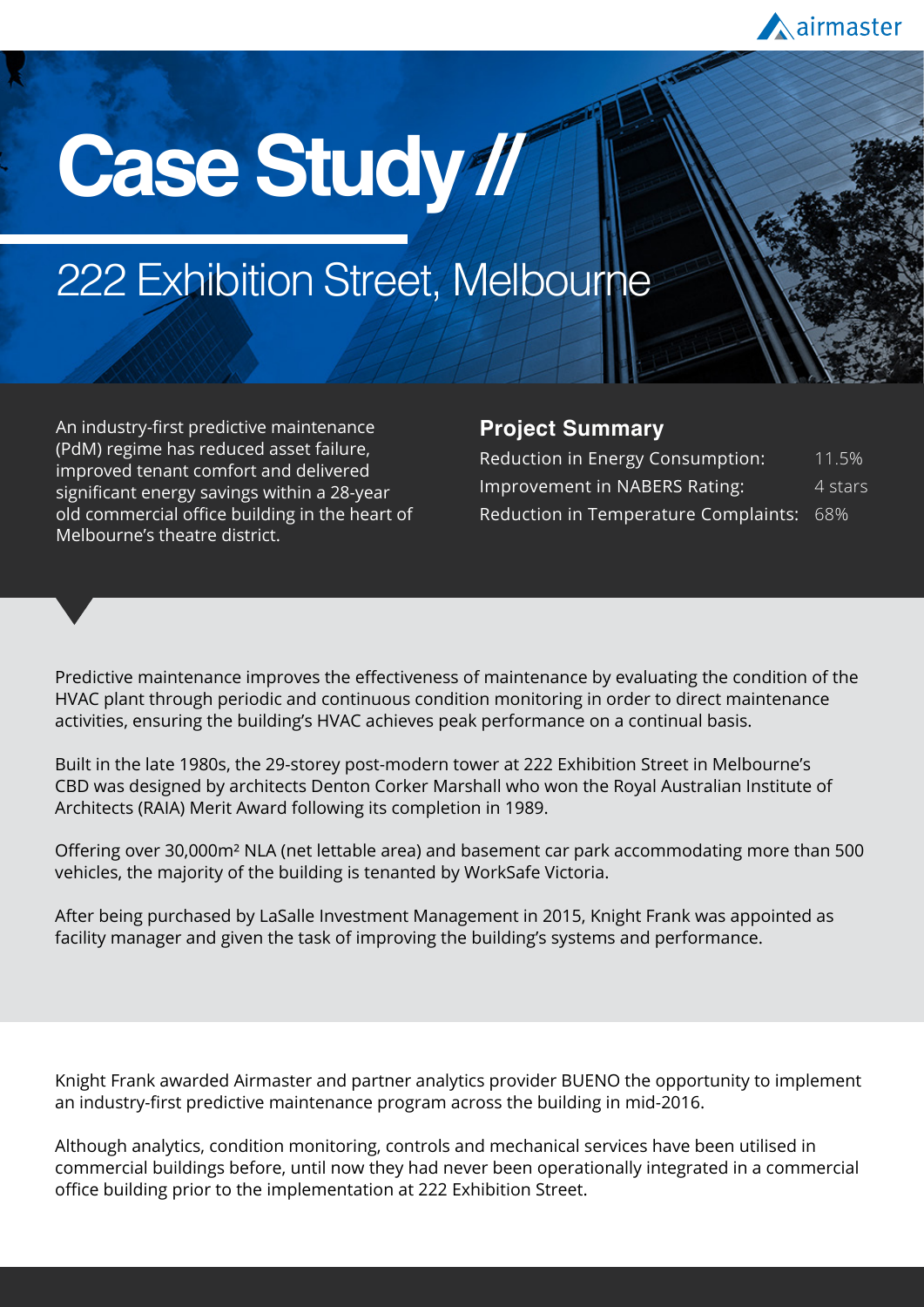The challenge was to make mechanical services and controls maintenance more effective in order to reduce asset failure, increase tenant comfort, increase equipment uptime and provide energy savings "

**- Matthew Graham**, Senior Facilities Manager at Knight Frank.

By mid-2017, despite a 13% increase in occupancy rate, electrical energy consumption had fallen by 11.5% and tenant comfort complaints reduced by 68%.

This has been achieved solely through the predictive maintenance program – no upgrades, BMS strategy changes or capital works have been undertaken.

#### **Predicting failures**

In contrast to traditional maintenance - where an asset and/or component is attended to on a scheduled-calendar basis - predictive maintenance is designed to provide maintenance to assets and associated components at the most cost-effective point in time while maintaining reliability and ensuring peak performance.

This requires the ability to identify the potential of an asset or component to fail by using an analytics platform. By analysing the large amounts of data generated by the BMS, the platform continually identifies faults and inefficiencies in the operation and condition of the buildings HVAC.

Airmaster and BUENO are then able to direct technicians via Bonfire & Airmaster MobileTEC notifications to diagnose and manage repairs proactively. Facility Manager's are also notified of the event, but are not required to intervene.

Some of the issues identified by BUENO's analytics platform included faulty VAV damperactuators, AHU air volume damper/actuators,

temperature sensors, differential pressure sensors and associated pitot tubes, and supply air static pressure anomalies.

 "There has been fewer complaints from tenants, and any potential issues for tenants are intercepted and resolved proactively," said Graham.

"Comparing the statistics on call rates to the Knight Frank facility response centre since the predictive regime was put in place to the same period the year before shows, that temperature and airflow related complaints have fallen by 68% – from 71 work orders to 23 - resulting in a cost avoidance of \$16,742."

For the occupants of 222 Exhibition St, the implementation of predictive maintenance has ensured that comfortable conditions are continually achieved; making the building's leased space more attractive.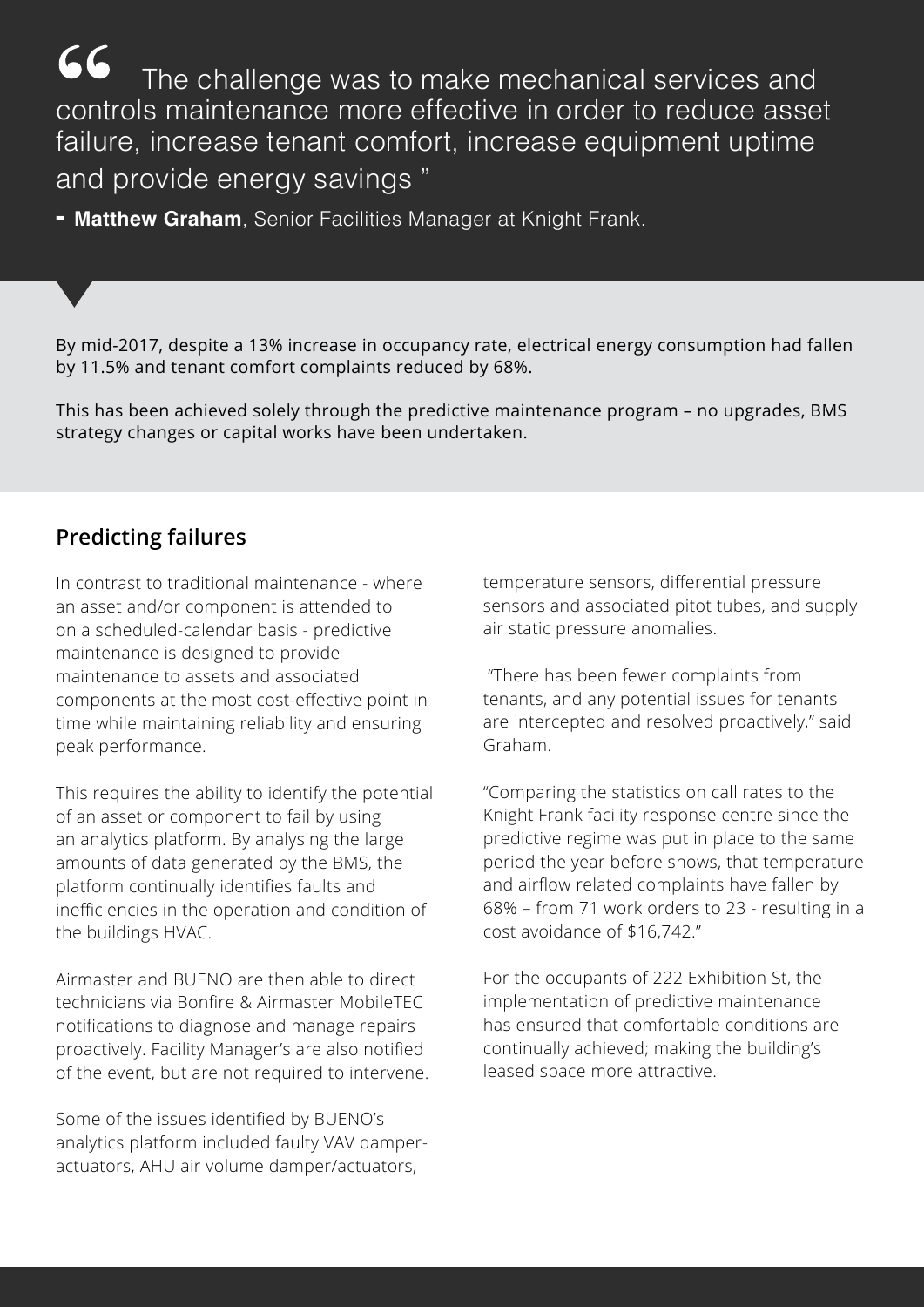#### **Vibration Analysis**

The use of vibration analysis is vitally important to the predictive maintenance program. Vibration analysis continually measures the condition of various rotating equipment.

Airmaster and BUENO have used the results of vibration analysis data to create a workflow display that further streamlines and reports on issues and outcomes.

| <b>Obseno</b> | D was                                                                 |                                                                                                                                                |                                 | $A$ $A$ $B$                                  |
|---------------|-----------------------------------------------------------------------|------------------------------------------------------------------------------------------------------------------------------------------------|---------------------------------|----------------------------------------------|
|               | How - 25 22 Embleck - 33 22 Embles 8/76 defeat - 53 Ventor Hotels - 0 |                                                                                                                                                |                                 |                                              |
|               | From 19 hot 31-lines 15 heles 12 hour.                                |                                                                                                                                                |                                 | El test bane & set of the U formet 22 hottom |
|               |                                                                       | Autilityport   Summary   Like Day Companion   Hisek to date Summary   Therma Combort   Illinois/Immary   Illinois Summary   Vibration Analysis |                                 |                                              |
|               | Vibration Analysis Severity Breakdown                                 | Equip Details                                                                                                                                  |                                 | VA - Channel Bater                           |
|               |                                                                       | Level 1 HWK Response CORPO AND TOTAL Crobe ECondense Water Purg 3 Motor (2)                                                                    |                                 | 198.                                         |
|               |                                                                       | Louis 1969 Chargenet CORTLAND TO SECOND ECONOMIC Mate Pump 3 Party  (3)                                                                        |                                 | Sewing                                       |
|               |                                                                       | Lend 1 HWAT Hypgeneric COMPO Creter (in) professor Water Plump 3, Monor<br>Level FIRAC Exponent: CORPO Date: ECondenser Water Pump 3: Pamp     |                                 | $\blacksquare$ DK                            |
|               | -                                                                     | Level 1 MW, Topophere CORPO AND THORE (NOw 3/Condense West Pump 3, Better                                                                      |                                 | <b>IE</b> DARAY<br><b>B</b> House            |
|               |                                                                       | Load 1994 Essiperant COMP) AND THTER Date: In Loadstee West Pures 1- Pures                                                                     |                                 | <b>B</b> test                                |
|               |                                                                       | Lyne 1 HVAC Equipment: CORPO Clebe Scondense Water Pump 3. Below<br>Loud 13600 Equipment EOBP3 (take 3 Condense West Puny 3 Puny               |                                 | Condition (Interiors)                        |
|               |                                                                       | Lend 1 HWN Equipment: CHISCOMer 2 - Los Tos Compressor Netrotor                                                                                |                                 |                                              |
|               |                                                                       | Level 1 High: Respirent: CRASTCROW 2 - Low line: Motor                                                                                         | OK Tell kalled                  |                                              |
|               | Castles                                                               | Lovel 1 HATC Comprent ES-85 Clubbe 3 - Low Stee Compressor Nelsator<br>Lend EMAN Equipment CAAS Cadar 3 - Los Hos Motor                        | $\sim$<br><b>CK Tul Long</b>    |                                              |
|               |                                                                       | Level 1 HWC Dampment, CAMP-At AMETRITISh Tex Chilectifican Pursy 1, Mone-                                                                      | <b>Service</b>                  |                                              |
|               |                                                                       | Long 1959 (Spagners Craft of Alternation by University) Pump 1, Party                                                                          | <b>Station</b>                  |                                              |
|               |                                                                       | Love 1 HWA Parament: CAMP III Tex Chiled Mate Purg 1. Motor<br>Level 1 HMC European E-1887-III See Chilea Water Pump 1. Pump                   | $\alpha$<br><b>The Contract</b> |                                              |
|               |                                                                       | Level 1 MWC Payapone CAMP of AMERICAN Sectional Manual Pump in Monte                                                                           | $\alpha$                        |                                              |
|               |                                                                       | Lond 1 HWC Equipment: CAMP OE AMERITOR Box Clubschillator Pump & Parror                                                                        | $\sim$                          |                                              |
|               | <b>laue History</b>                                                   |                                                                                                                                                |                                 |                                              |
|               | $\sim$<br><b>Royale 276</b>                                           | Names (IPS)                                                                                                                                    | May 2017                        |                                              |
|               |                                                                       |                                                                                                                                                |                                 |                                              |

Figure 1: Vibration Analysis Data Platform

Among the problems identified through condition monitoring included motor bearing outer race fluting, pulley misalignment, a buildup of matter on fan impellers affecting balance and efficiency, low grease levels on bearings, and the condition level of pump impellers.

"Having vibration analysis data at our disposal in order to pin-point faults efficiently allows us to make precise decisions when recommending repairs and directing maintenance personal efficiently, often avoiding labour intensive disassembly and inspection," said Sean O'Shaughnessy, Account Manager for Airmaster.

In one example, high levels of vibration were measured on the AHU 5 fan shaft bearing. By identifying that the vibration was a result of a build-up of matter on the fan impeller, the impeller was pressure cleaned and excessive vibration eliminated, avoiding labour-intensive disassembly & inspection along with the potential need to replace the bearings and perform a dynamic balance.

The reduction in vibration is displayed in Figure 2.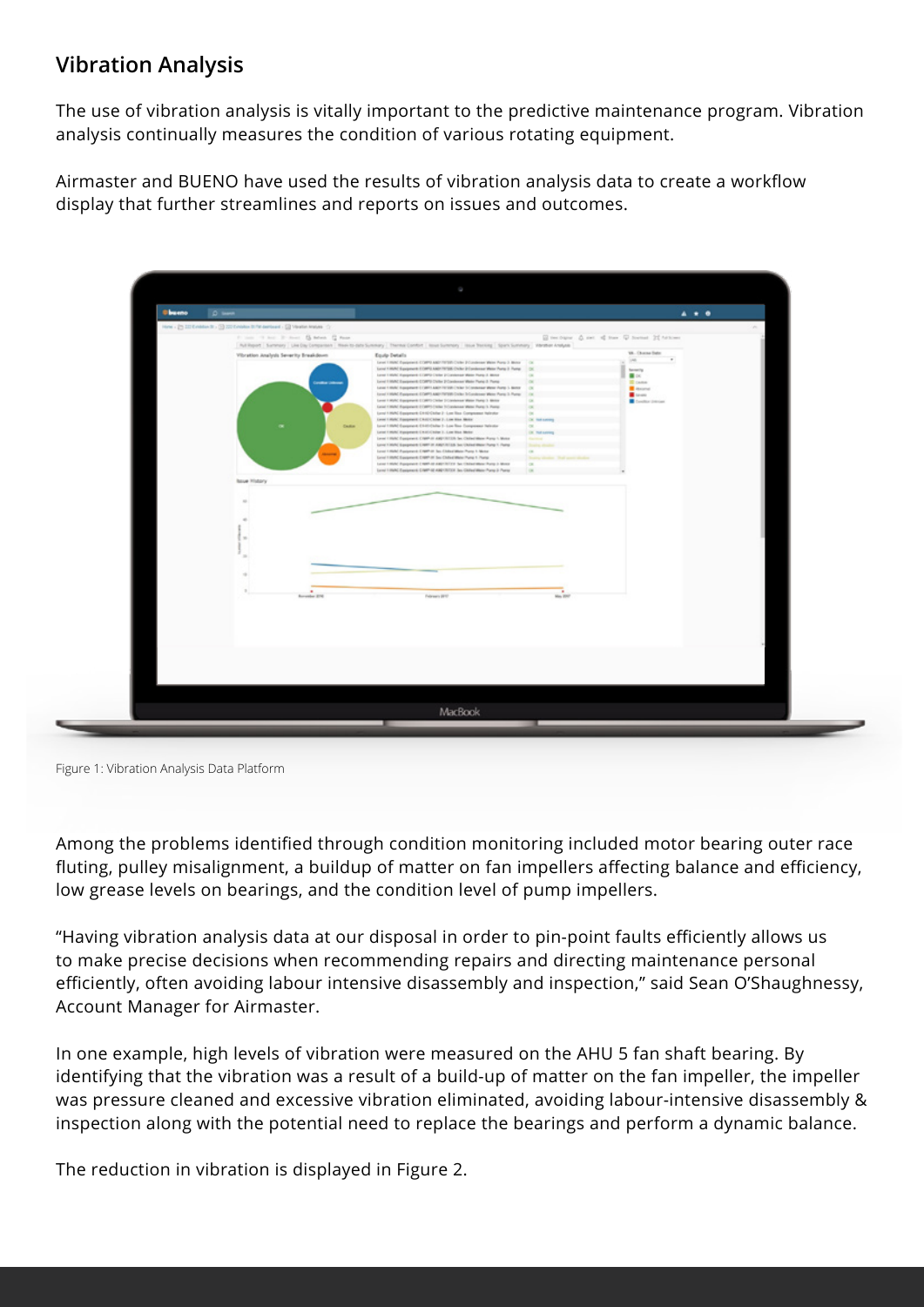In another example, the program predicted the failure of a 75 kW supply air fan motor, in turn avoiding the large cost of repair.

"Using a real-world example from another building demonstrates that had predictive maintenance not been in operation, repair costs would have been up to \$32,000, with the works resulting in ten days of equipment downtime," said Graham. "Instead,

| Pre Fan impeller cleaning overall velocity<br>readings 10.5.17.                                                                                                                                          | Post Fan Impeller Cleaning overall velocity<br>readings 2.8.17.                                                            |
|----------------------------------------------------------------------------------------------------------------------------------------------------------------------------------------------------------|----------------------------------------------------------------------------------------------------------------------------|
| Fan DE vertical: 3.3mm/s RMS                                                                                                                                                                             | Fan DE vertical: 3.1mm/s RMS                                                                                               |
| Fan NDE vertical: 3.9mm/s RMS                                                                                                                                                                            | Fan NDE vertical: 2.9mm/s RMS                                                                                              |
| <b>Fault Condition Rating: *** Severe</b>                                                                                                                                                                | Fault Condition Rating: OOK; no problems are<br>indicated.                                                                 |
| Potential cost of total failure \$8,000 and ten<br>days downtime<br>Without V.A insights the cost to replace<br>bearings and dynamic balance \$4,500 and<br>three days downtime would have been realised | With V.A data we could confidently undertake<br>these repairs that cost \$ 1,100 and resulted in<br>no equipment downtime. |

Figure 2: Excerpt from May & August Vibration Analysis report

repairs were undertaken at a cost of just \$2,374. No downtime was encountered, and tenants were not affected by the maintenance activities."

#### **Streamlining Maintenance through Bonfire**

The BUENO Bonfire platform facilitates the prompt and free-flowing resolution of issues by broadcasting and tracking progress of all issues from discovery through to resolution.

Bonfire allows multiple stakeholders to provide input into any issue and collaborate to solve problems. Any team member is able to log in and check the progress of an issue or communicate to resolve with others in the team.

| Issue Summary              |                          |                                                                     |                    |                                  |                     | <b>KOSpe Chemix Boxer Distust</b>     |                            |                                                                                                                                                                                                                                                                                                  |                               |
|----------------------------|--------------------------|---------------------------------------------------------------------|--------------------|----------------------------------|---------------------|---------------------------------------|----------------------------|--------------------------------------------------------------------------------------------------------------------------------------------------------------------------------------------------------------------------------------------------------------------------------------------------|-------------------------------|
| <b>Alleens Civ.</b>        |                          |                                                                     |                    |                                  | Search              |                                       |                            | <b>BVEMO</b>                                                                                                                                                                                                                                                                                     | Jan 110, 128 PM               |
| $10 -$<br>Dram on          | Priority -<br>-Skind Pri | Summary                                                             | 58x<br>beloit site | Responsible --<br>Linker Angeler | Updated -           | Startus -<br>perfect show 1991        | Context -<br>1 selection 1 | to check logic before AM verifies.<br>- Attachments ---                                                                                                                                                                                                                                          |                               |
| <b>KR-275</b>              | <b>Critical</b>          | Crucial equip in fault or planm                                     | 222 Exhibition St. | Mech. Contractor                 | Jul 18th, 12:04 PM  | To Be Raised Mild Maintenance         |                            | <b>Holland</b>                                                                                                                                                                                                                                                                                   |                               |
| 45-747                     | Major                    | Knight Prack: Cruckel unit manning after hours:<br>Schedule changed | 312 Debitation St. | Site Local                       | Jul 1801, 11:59 AM  | Parliad                               | <b>Maintenance</b>         | <b>JOI Technician</b>                                                                                                                                                                                                                                                                            | Tex Direct 19,000 cm          |
| 49.035                     | Major                    | Untapected value 27 atess: failed                                   | 222 Exhibition St. | BMS Contractor                   | Jul 18th, 11:34 AM  | To Be Raised MM Blaintenance          |                            | tried to auto-calibrate all the boxes listed. None where able                                                                                                                                                                                                                                    |                               |
| 82-241                     | <b>Critical</b>          | stright Arank: VAV starved while SAF pressure at man                | 222 Exhibition St. | Mach. Contractor                 | Jul 130's 216 AM    | To the Raissed Mild   Illusingenumcal |                            | to close completely and 6.4M to check booky.                                                                                                                                                                                                                                                     |                               |
| <b>KF-4Th</b>              | Critical                 | tato teaking while nonupled.                                        | 222 Exhibition St. | Meth. Contractor                 | Jul 13th, 218 AM    | To the Racord Mild - Maintenance      |                            | <b>JCY Tochekkan</b>                                                                                                                                                                                                                                                                             | <b>Real Edward FR-FREADER</b> |
| 12-741                     | <b>Critical</b>          | knight hank: Cruskel equip in fault or alarm.                       | 222 Exhibition St. | Mech. Contractor                 | (all 130's 2.10 AM) | in linker                             | Maintenance                |                                                                                                                                                                                                                                                                                                  |                               |
| $15 - 437$                 | Critical                 | Knight Frank: Equip not running while credits on                    | 322 Exhibition St. | BMS Contractor                   | Jul 13th, 218 AM    | To the Raissed Mild - Maintenance     |                            | AM                                                                                                                                                                                                                                                                                               |                               |
| 62-510                     | Major                    | Kinght Pourtk, Brazile off while cred on                            | 222 Exhibition St. | BMS Contractor                   | Jul 130's 2.18 AM   | To the Raissed MIM Brainberlander     |                            |                                                                                                                                                                                                                                                                                                  | Warriorn Scheden              |
| 49.711                     | Critical                 | Active Copacity limits on Chilers                                   | 222 Exhibition St. | Mech. Contractor                 | Jul 13th, 216 AM    | To die Raised MM Nisintensnor         |                            | <b>BUENO</b>                                                                                                                                                                                                                                                                                     |                               |
| 49-728                     | Majar                    | Wild speed fixed                                                    | 222 Britisher St.  | <b>BMS CORPORTION</b>            | Jul 130's 218 AM    | To the Ranced MrsF Braintenance       |                            | AM & (Clin) check to gether ment sluit.                                                                                                                                                                                                                                                          |                               |
| Showing roan 1 to 18 of 57 |                          |                                                                     |                    |                                  |                     |                                       | 3.14.3.14.34               | AMMANTER Technician                                                                                                                                                                                                                                                                              | Ar BA LISTS                   |
|                            |                          |                                                                     |                    |                                  |                     |                                       |                            | awarene most of these are parallel assisted vitataway.                                                                                                                                                                                                                                           |                               |
|                            |                          |                                                                     |                    |                                  |                     |                                       |                            | AURANASTER Technician                                                                                                                                                                                                                                                                            | sum izmrv.                    |
|                            |                          |                                                                     |                    |                                  |                     |                                       |                            | Myskally checked out you'garailed fan assist) 16.21/16.34.<br>no faults with 16.21, damper position fully closed at 0% (poor<br>access to controllo! 15.34 found damper not fully closed at<br>(m. adjusted demper and re-stroked confirming it now fully)<br>doses. Califasted each box via DMS |                               |

Figure 3: Bonfire Workflow Platform

To measure the effectiveness and in order to proactively adjust the maintenance program accordingly, tenant comfort, along with energy use, water use and condition monitoring data is displayed live using the BUENO dashboard.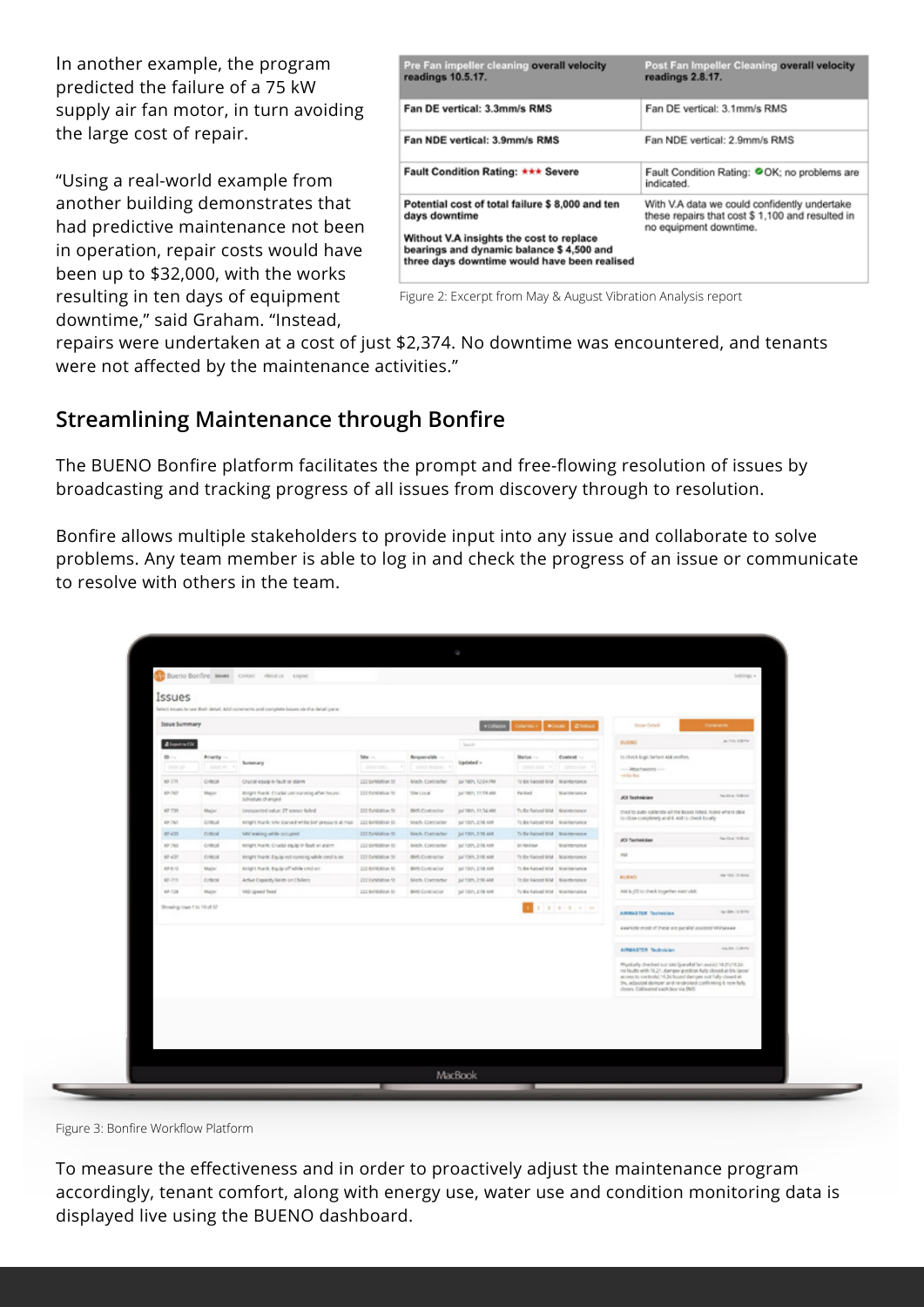

Figure 4: Thermal Comfort Tracking